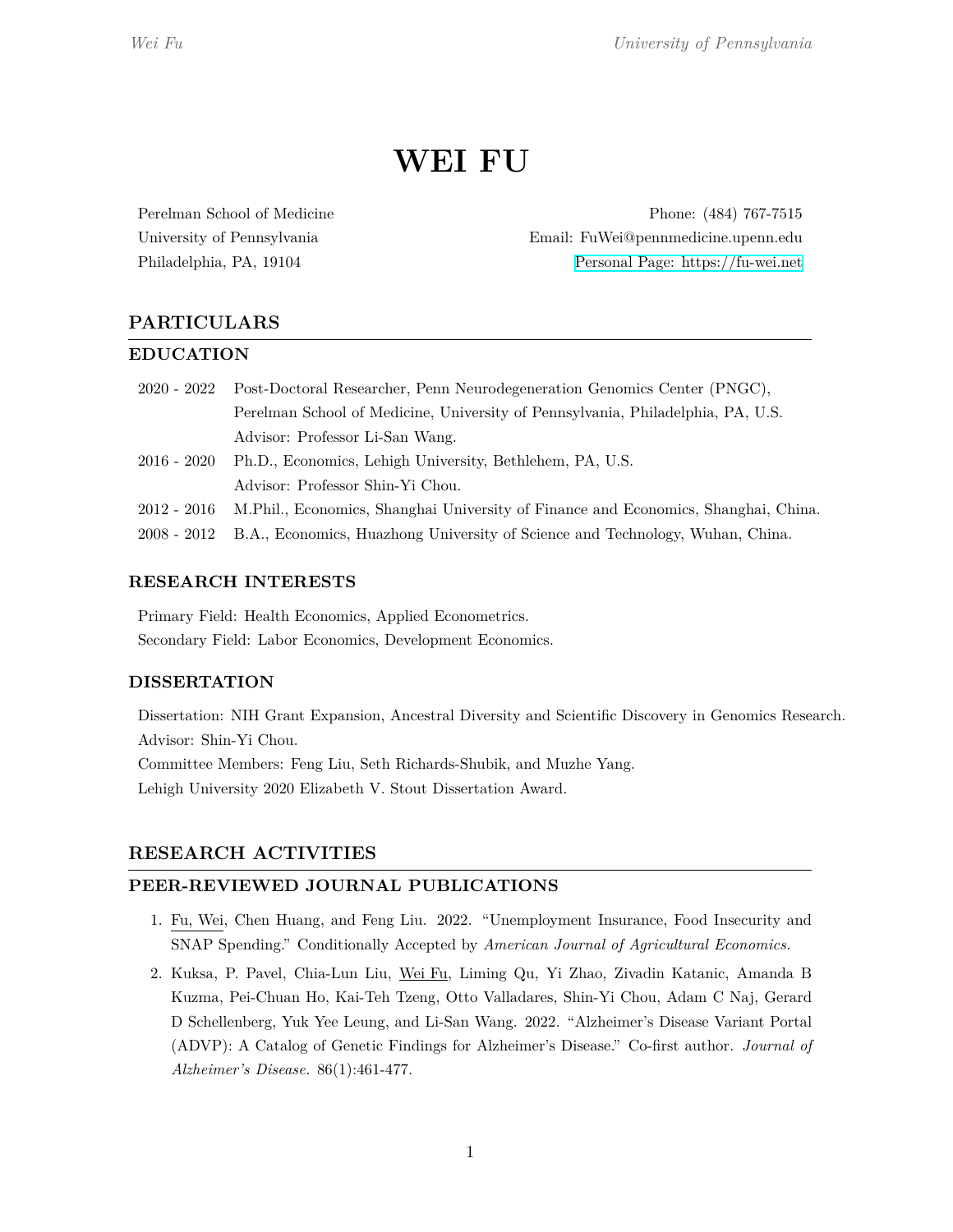- 3. Fu, Wei, Pei-Chuan Ho, Chia-Lun Liu, Kai-Teh Tzeng, Nawar Nayeem, Jonni S. Moore, Li-San Wang, and Shin-Yi Chou. 2021. "Reconcile the Debate over Protective Effects of BCG Vaccine against COVID-19." *Scientific Reports* 11(1): 1-9. DOI: [https://doi.org/10.1038/](https://doi.org/10.1038/s41598-021-87731-9) [s41598-021-87731-9](https://doi.org/10.1038/s41598-021-87731-9).
- 4. Fu, Wei, and Feng Liu. 2019. "Unemployment Insurance and Cigarette Smoking." *Journal of Health Economics* 63: 34-51. DOI: <https://doi.org/10.1016/j.jhealeco.2018.10.004>.

#### **Chinese Journal Publications**

- 1. Chen, Yuanyuan, and Wei Fu. 2021. "Migration Control Policy in Megalopolis, School Enrollment Requirement and Children Left-behind." *China Economic Quarterly* forthcoming.
- 2. Chen, Yuanyuan, and Wei Fu. 2017. "Land Transfer Right, Rural-to-Urban Migration and Agricultural Production." *Management World* 11:79-93.
- 3. Huang, Feng, and Wei Fu. 2017. "Purchased by Government or Provided by Family? Estimating the Substitution Effects of Informal Care." *Nankai Economic Studies* 1:136-152.
- 4. Fu, Wei, and Zhaohua Li, 2013. "An Ecological Footprint Analysis on the Natural Capital Embodied in China's Import and Export Trade." *Journal of China Industrial Economics* 9:5- 18.

#### **WORKING PAPERS**

- 1. Fu, Wei, Shin-Yi Chou, and Li-San Wang. 2021. "NIH Grant Expansion, Ancestral Diversity and Scientific Discovery in Genomics Research."
- 2. Fu, Wei, Shin-Yi Chou, and Cheng Chen. 2021. "Sharing Benefits Not Risks? Estimating Household Sharing Behaviors Using Two Quasi-Natural Experiments in China." R&R at Economics Development and Cultural Change.
- 3. Chen, Yuanyuan, and Wei Fu. 2021. "Unintended Consequence of Migration Control Policy on Labor Market and Parent-Child Separation." Under Review.
- 4. Wei Fu, Li-San Wang, and Shin-Yi Chou. 2021. "A Single Dose For Me, A Big Protection For Us: Culture, COVID Vaccination Eligibility Expansion, and Public Health."
- 5. Erkmen G. Aslim, Wei Fu, and Chia-Lun Liu. 2022. "State Vaccination Policies, Delayed Care, and Health Expenditures."
- 6. Chen, Cheng, Wei Fu, Ying-Min Kuo, and Yuanting Wu, 2021. "Culture, Policy Obedience, and Virus Spread: Evidence from The Anti-COVID Efforts in The United States."
- 7. Fu, Wei, Shin-Yi Chou, and Hui Cao. 2018. "Technology Development, Labor Migration and Family Integration: Evidence from China's High-Speed Railway Development."

#### **WORKING IN PROGRESS**

1. "Personality Genes, Occupational Choice, and Cognitive Functions," with Chia-Lun Liu, Pei-Chuan Ho, and Shin-Yi Chou.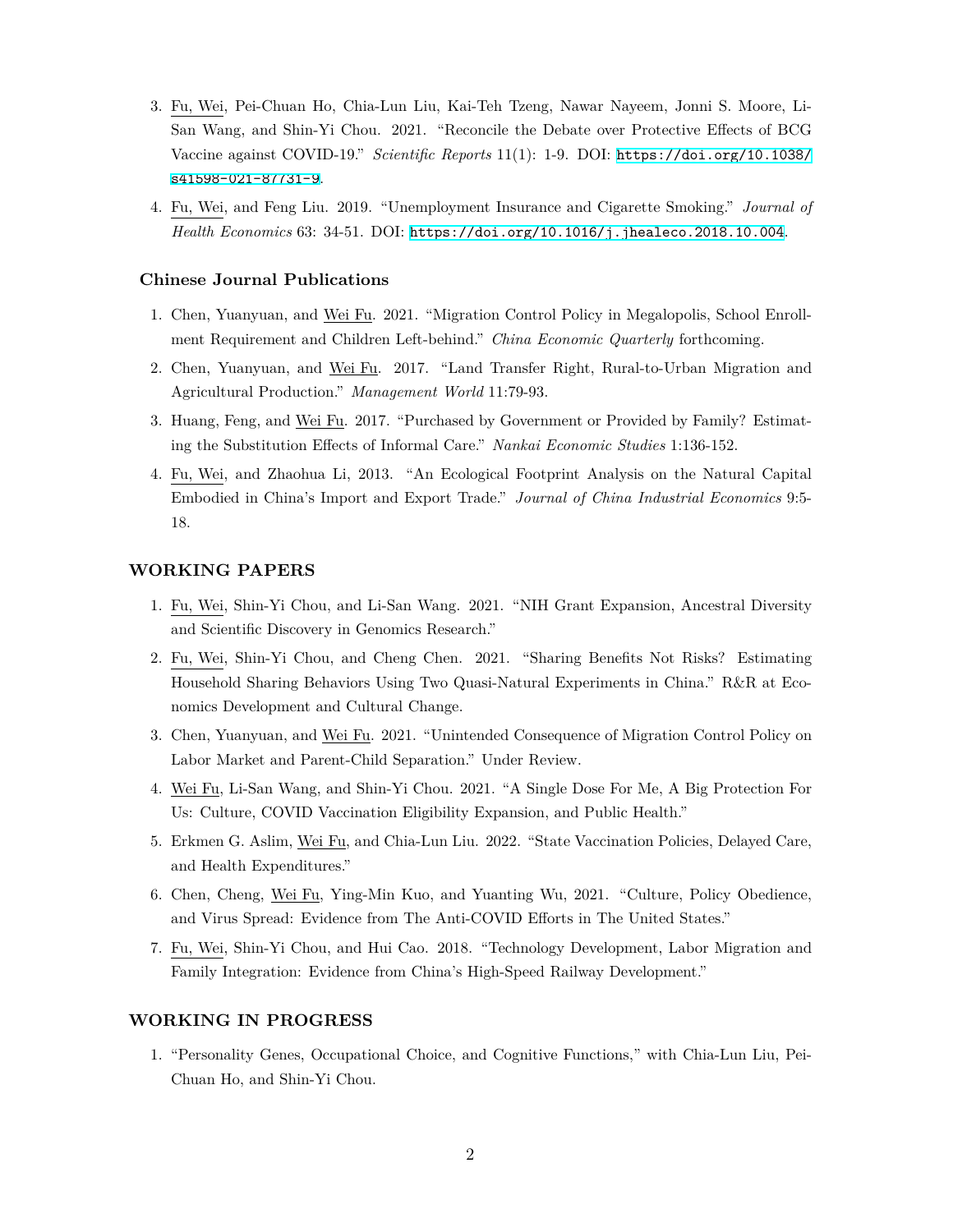2. "The Prediction of Alzheimer's Disease through Multi-Trait Genetic Modeling," with Li-San Wang, Shin-Yi Chou, Jung-Ying Tzeng, Wan-Ping Lee, Kaylyn Clark, and Chia-Lun Liu.

## **PROFESSIONAL PRESENTATIONS**

- 1. "Unemployment Insurance, Food Insecurity and SNAP Takeup Behavior."
	- (1) APPAM, Virtual Conference, July 2020.
- 2. "Sharing Benefits Not Risks? Estimating Household Sharing Behaviors Using Two Quasi-Natural Experiments in China."
	- (1) The 2019 meetings of Society of Economics of the HOusehold (SEHO), Lisbon, Portugal, May 2019.
	- (2) Chinese Economist Society North America Annual Conference, Athens, GA, April 2018. (was titled "Job Loss and Health: Evidence from Massive Laid-offs in China.")
	- (3) Eastern Economic Association 44*th* Annual Conference, Boston, MA, March 2018. (was titled "Job Loss and Health: Evidence from Massive Laid-offs in China.")
- 3. "Unemployment Insurance and Cigarette Smoking."
	- (1) Eastern Economic Association 44*th* Annual Conference, Boston, MA, March 2018.
	- (2) International Health Economic Association Congress, Boston, MA, July 2017.
	- (3) Eastern Economic Association 43*th* Annual Conference, New York, NY, March 2017.

#### **OTHER RESEARCH EXPERIENCE**

- 1. Research Assistant, Penn Neurodegeneration Genomics Center (PNGC), Perelman School of Medicine, University of Pennsylvania, Jan 2020 - May 2020.
- 2. Research Assistant, Department of Economics, Lehigh University, Fall 2019.
- 3. Summer Intern, Penn Neurodegeneration Genomics Center (PNGC), Perelman School of Medicine, University of Pennsylvania, June 2019 - Aug 2019.

### **ACADEMIC HONORS**

- 1. Stout Dissertation Award, Lehigh University, 2020.
- 2. Journal Publication Award, Department of Economics, Lehigh University, 2019.
- 3. Doctoral Travel Grant, Lehigh University, 2019.
- 4. The Shanghai 14*th* Philosophy and Social Science Excellent Academic Achievement Award, 2 *nd* Prize (with Yuanyuan Chen), Shanghai, 2018.
- 5. Presidential Fellowship, Lehigh University, 2016-2017.
- 6. The Best Third Year Paper Award, Shanghai University of Finance and Economics, 2016.
- 7. The Best Undergraduate Thesis Award in Hubei Province, Huazhong University of Science and Technology, 2012.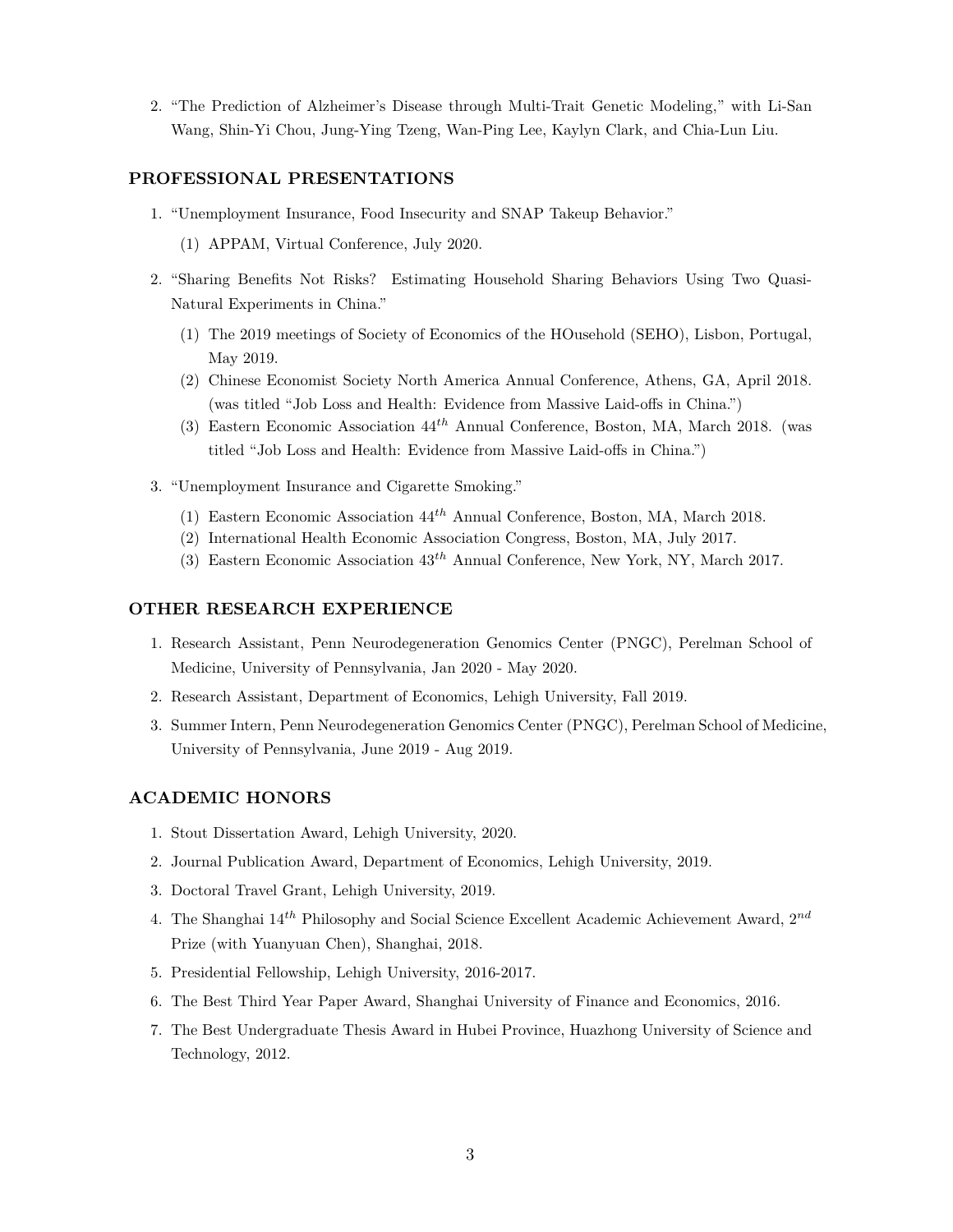# **TEACHING EXPERIENCE**

## **ADJUNCT LECTURER**

- 1. Applied Econometrics (Undergraduate and Graduate Mixed), Lehigh University, Spring, 2021.
- 2. MBA Quantitative Elements (Graduate), Lehigh University, Summer 2019.
- 3. Econometrics (Undergraduate), Lehigh University, Spring 2019.
- 4. Statistical Methods (Undergraduate), Lehigh University, Summer 2018, Spring 2019.

# **TEACHING ASSISTANT**

- 1. Money, Banking and Financial Markets, Lehigh University, Fall 2018, Spring 2018.
- 2. Principles of Economics, Lehigh University, Fall 2017, Fall 2020.

# **SERVICE**

Reviewer for: American Journal of Health Economics*×*1, Journal of Human Resources*×*1, Health Economics*×*4 , China Economic Quarterly*×*1.

## **SKILLS**

## **SOFTWARE**

Stata(advanced), Python(skilled), R(skilled), SQL(skilled), LATEX(skilled), HTML(basic).

# **LANGUAGE**

Mandarin(native), English(proficient).